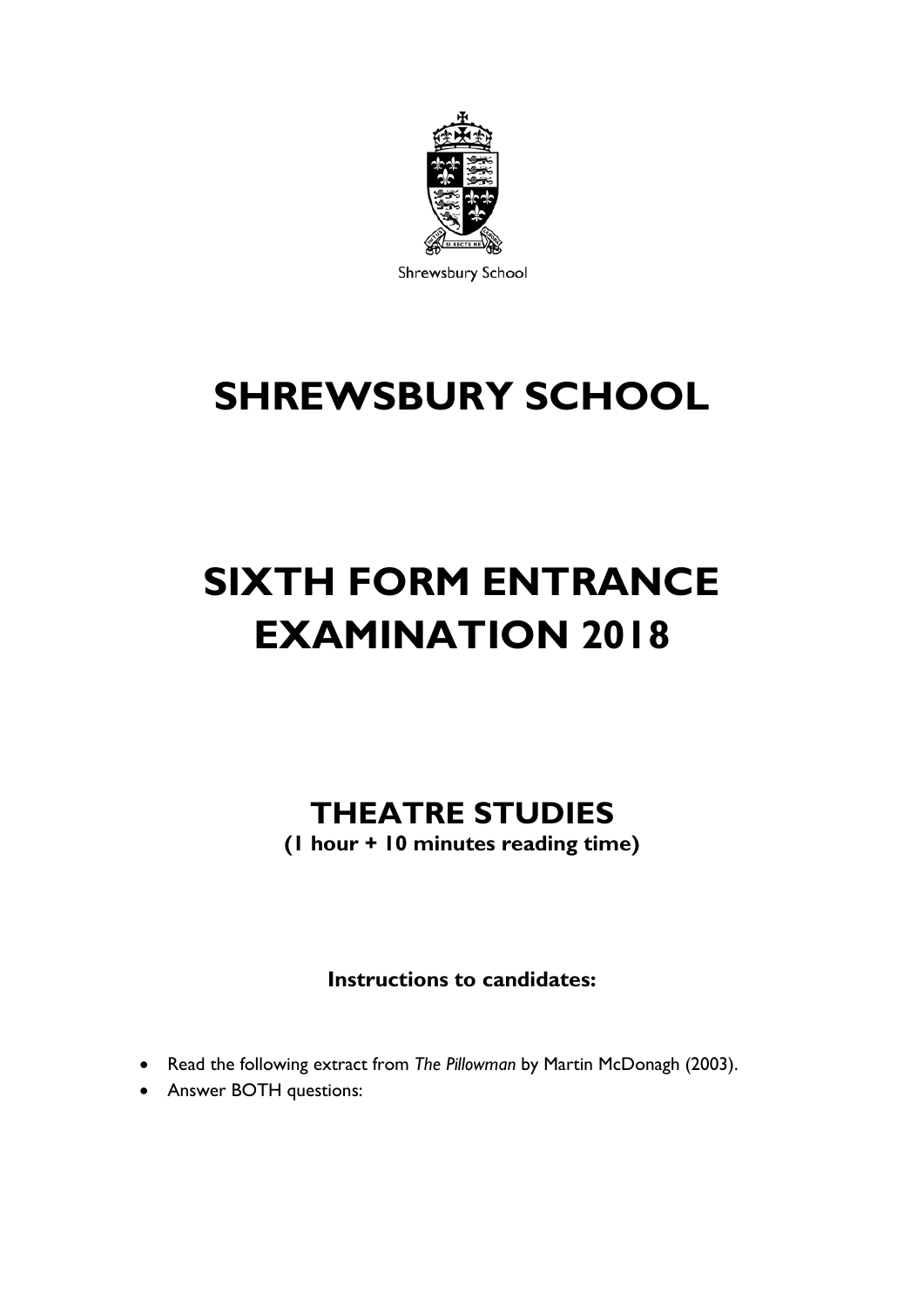## **Read the following extract from** *The Pillowman* **by Martin McDonagh (2003). Answer BOTH questions:**

1. Imagine that you have been asked to design a production of *The Pillowman.* Explain how you would use costume design to communicate particular aspects of character. You may use drawings to support your answer. (15)

2. How would you perform the role of Katurian to show his changing emotions during the scene? You should refer to both physical and vocal aspects of performance. (15)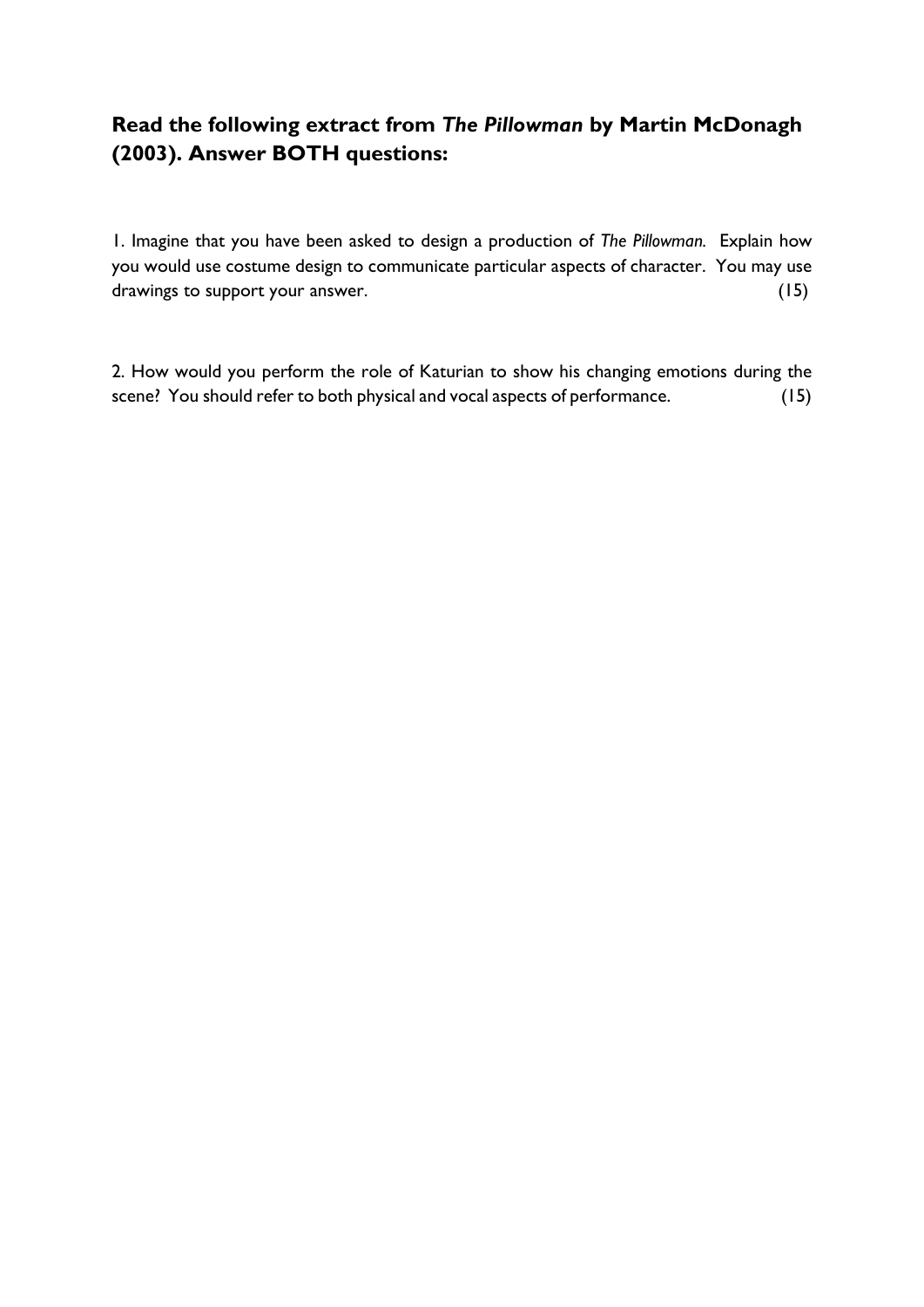### **From:** *THE PILLOWMAN*

*The present day. An un-named Eastern European dictatorship. Katurian and Michal are brothers. Katurian is a writer of children's stories. Michal is sitting in a cell. The door is unbolted and Katurian, covered in blood, is thrown in. He clutches his brother's leg.* 

MICHAL: Hiya. What are you doing?

KATURIAN: I'm holding onto your leg.

MICHAL: Oh. Why?

KATURIAN: I don't know, I'm in pain! Aren't I allowed to hold onto my brother's leg when I'm in pain?

MICHAL: Of course you are, Katurian. Just seems weird.

KATURIAN: How are you doing, anyway?

MICHAL: Great, just a bit bored. You were making some racket. What were they doing, torturing you?

KATURIAN: Yeah.

MICHAL: Did it hurt?

KATURIAN: If it didn't hurt, Michal, it wouldn't be torture, would it?

MICHAL: No, I suppose.

KATURIAN: Did yours hurt?

MICHAL: Did my what hurt?

KATURIAN: When they tortured you.

MICHAL: They didn't torture me.

KATURIAN: What?

MICHAL: No, the man said they were going to torture me, but I thought, 'No way, man, that'd hurt,' so I just told him whatever he told me to say, and he was fine then.

KATURIAN: But I heard you scream.

MICHAL: Oh yeah. He told me to scream. He said I did it really good.